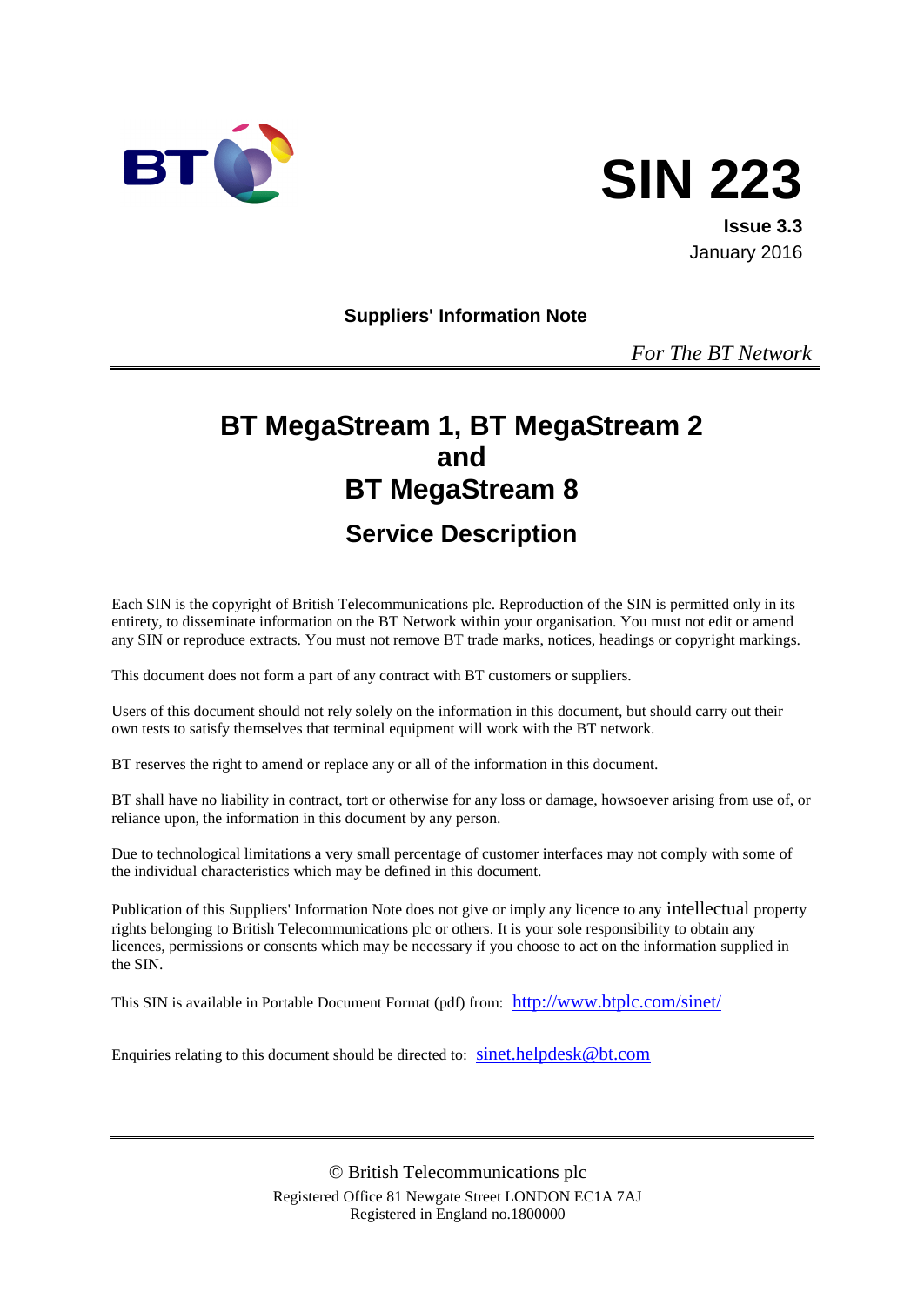## **CONTENTS**

| 2.  |       |  |  |
|-----|-------|--|--|
| 3.  |       |  |  |
| 4.  |       |  |  |
| 4.1 |       |  |  |
|     | 4.1.1 |  |  |
|     | 4.1.2 |  |  |
| 4.2 |       |  |  |
|     | 4.2.1 |  |  |
|     | 4.2.2 |  |  |
| 4.3 |       |  |  |
|     | 4.3.1 |  |  |
|     | 4.3.2 |  |  |
| 4.4 |       |  |  |
| 5.  |       |  |  |
| 6.  |       |  |  |
| 7.  |       |  |  |
| 8.  |       |  |  |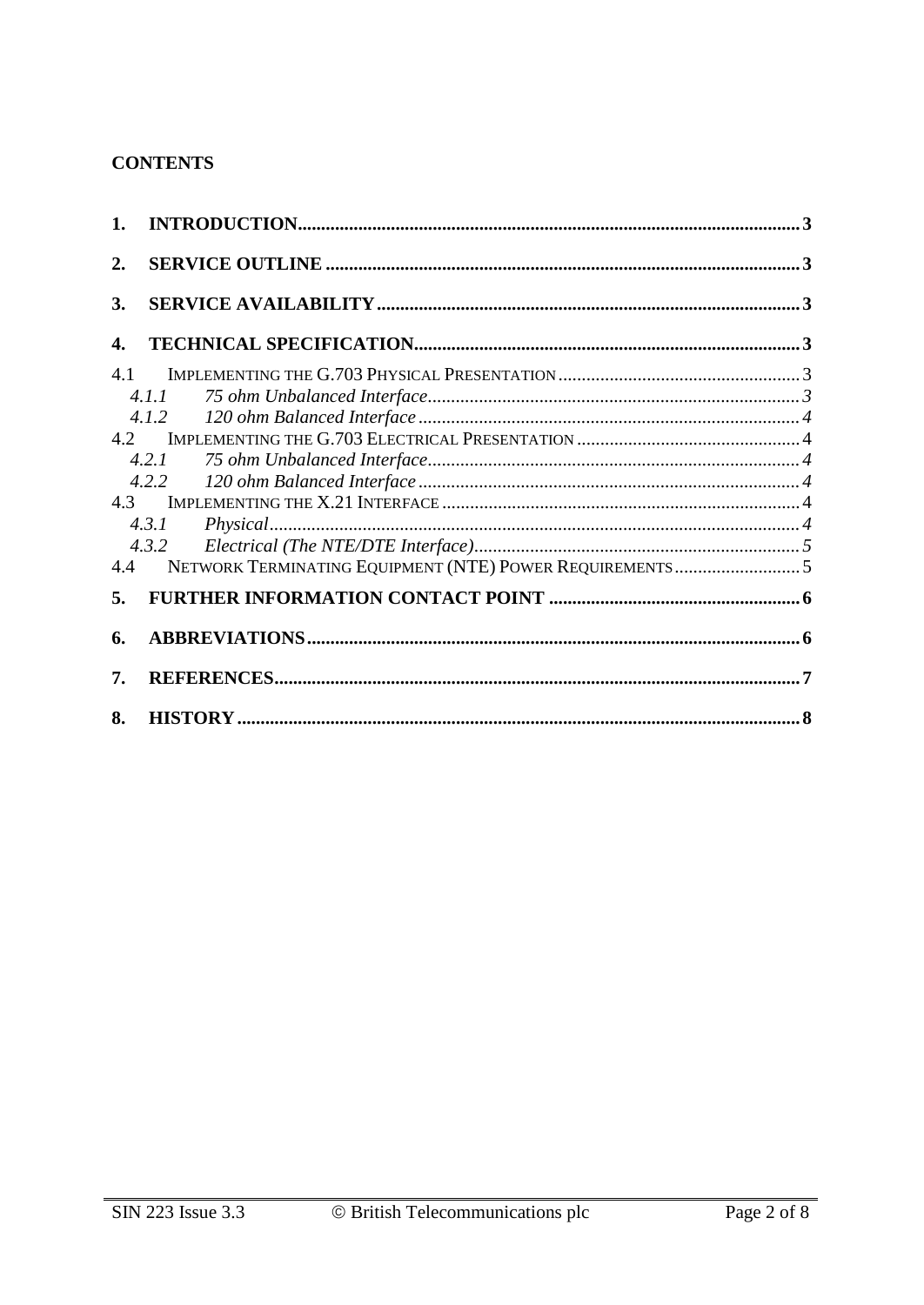# **1. Introduction**

This Suppliers' Information Note (SIN) describes the BT MegaStream 1, BT MegaStream 2 and BT MegaStream 8 services and provides technical information for terminal equipment manufacturers, suppliers and developers.

# **2. Service Outline**

BT MegaStream 1, BT MegaStream 2 and BT MegaStream 8 are inland point-to-point leased high-speed digital services, operating at 1024 kbit/s, 2048 kbit/s and 8448 kbit/s respectively. The 1024 kbit/s and 2048 kbit/s services are presented to the customer via both the ITU-T G.703<sup>[1]</sup> (75 ohm and 120 ohm) interface and ITU-T X.21<sup>[8]</sup> interface. The 8448 kbit/s interface is presented to the customer via an ITU-T Recommendation  $G.703^{[1]}$  (75 ohm) interface.

The 120 ohm interface option provides BT's Unstructured 2 Mbit/s Open Network Provision (ONP) Service.

BT MegaStream private circuits provide permanent connections between customer premises throughout the UK. The services are suitable for meeting a variety of networking requirements such as linking PBXs, host computers, word processors and terminals at a number of different sites, regardless of distance.

# **3. Service Availability**

The 1024 kbit/s NTE is equipped with both  $X.21^{[8]}$  and  $G.703^{[1]}$  interfaces. Aggregate interface (Multiple Circuit Delivery) is a product feature of BT MegaStream 1.

*As reflected in the BT Price List 26.9.2001* - **MegaStream 8 is no longer available for new supply. Existing MegaStream 8 customers can continue to rent current circuits, but no new circuits will be provided.**

*As reflected in the BT Price List 03.12.2012* – **MegaStream 1 is no longer available for new supply. Existing MegaStream 1 customers can continue to rent current circuits, but no new circuits will be provided.**

The MegaStream 2048 kbit/s and 8448 kbit/s services support the G.703<sup>[1]</sup> interface.

BT launched the 2048kbit/s  $X.21^{[8]}$  interface for new service supply in May 1998. This interface will be managed by the network and connected to existing alarm systems etc. Where the 2048 kbit/s  $X.21^{[8]}$  resource is not available. BT will continue to supply the 2048 kbit/s  $G.703^{[1]}$  interface and service.

## **4. Technical Specification**

## **4.1 Implementing the G.703 Physical Presentation**

## **4.1.1 75 ohm Unbalanced Interface**

The physical presentation of the services is via a pair of BNC unbalanced 75 Ohm sockets, one for each direction of transmission. The sockets conform to the general requirements of IEC 169-8<sup>[2]</sup> with the mating dimensions specified in annex B of BS ISO/IEC 10173 : 1991<sup>[7]</sup>.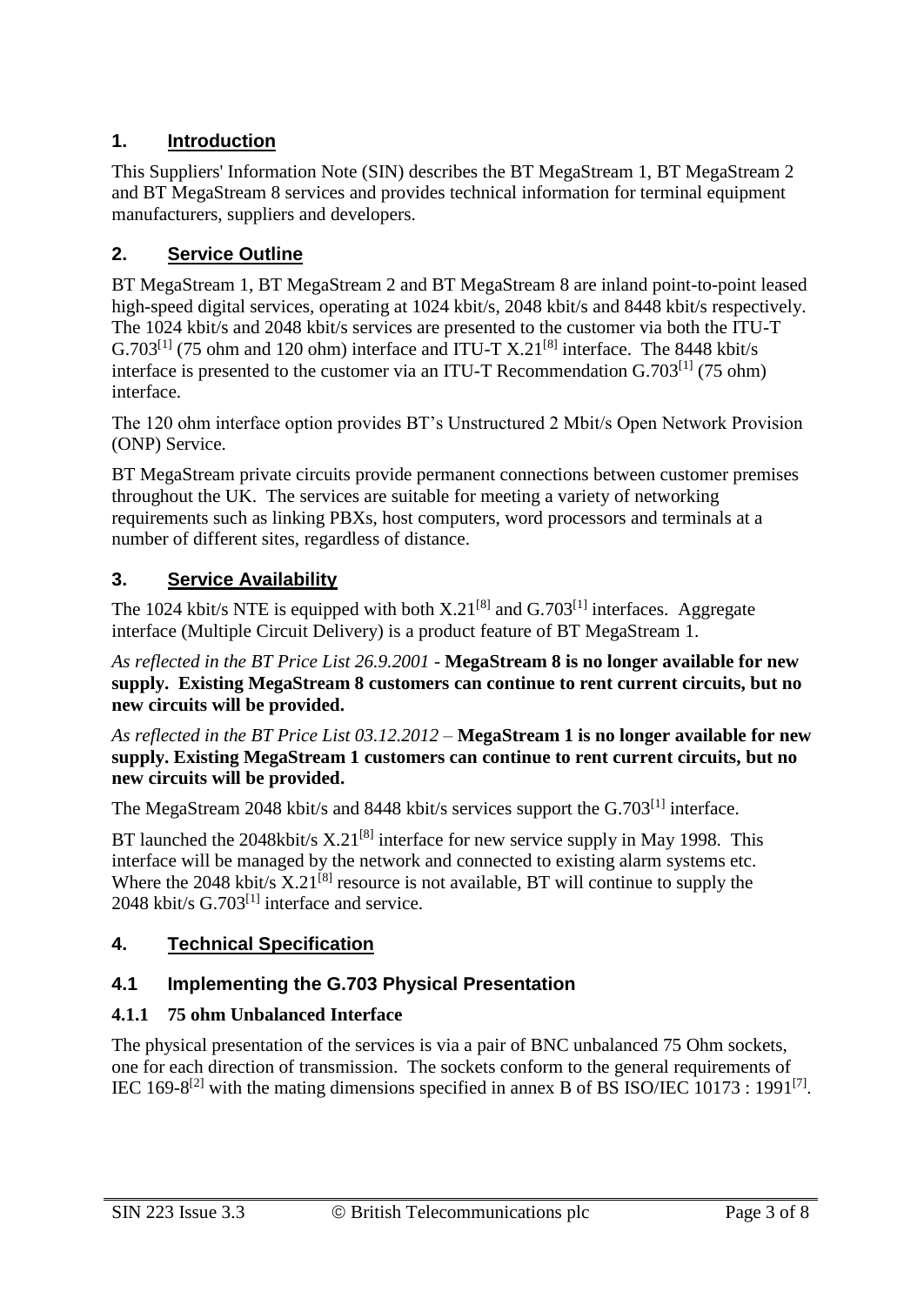#### **4.1.2 120 ohm Balanced Interface**

The BT MegaStream 1 and MegaStream 2 (G.703, 120 Ohm) service conforms to European Telecommunication Standard (ETS)  $300 \frac{418^{[4]}}{^{41}}$  supporting the following options:

- D2048U offering (unstructured) MX2 only
- D2048S offering (structured) MX 1 only (Note: MegaStream 1 is no longer available for new supply.
- The connection offered by BT is by means of a socket that conforms to BS EN  $60603-7$ : 1993<sup>[5]</sup> (RJ45 type). The pin out/contact assignment is given in the standard BS ISO/IEC  $10173 : 1991^{[7]}$ .

#### **4.2 Implementing the G.703 Electrical Presentation**

#### **4.2.1 75 ohm Unbalanced Interface**

The electrical presentation conforms to ITU-T Recommendation G.703<sup>[1]</sup>, Section 6 for BT MegaStream 2 and MegaStream 1 using the coaxial option, and Section 7 for BT MegaStream 8. The line code is High Density Bipolar of order 3 (HDB3) as defined in ITU-T Recommendation  $G.703^{[1]}$  Annex A. The BT MegaStream 1 is a structured pipe where the interface utilises channels 1-16 only. The BT MegaStream 2 service is unstructured; i.e. there are no constraints on the use or format of the bit pattern/frame structure other than those of the line code.

#### **4.2.2 120 ohm Balanced Interface**

The BT MegaStream1 and MegaStream 2 (G.703, 120 Ohm) service conforms to European Telecommunication Standard (ETS) 300 247<sup>[6]</sup>.

FRAME STRUCTURE - The frame structure offered over the G.703 interface for the MX1 service complies with G.704<sup>[3]</sup> Section 5.

#### **4.3 Implementing the X.21 Interface**

#### **4.3.1 Physical**

The BT MegaStream 2 service offers  $X.21^{[8]}$  access via a 15-way D-type connector mounted on an NTE located at the customer's premises. The attachment to the NTE is via an interface (DTE-NTE) conforming to ITU-T Recommendation  $X.21^{[8]}$  that facilitates full duplex transmission of data at the 2048 kbit/s rate.

For the MegaStream 1 (no longer available for new supply) the attachment to the NTE is via an interface (DTE-NTE) conforming to ITU-T Recommendation  $X.21^{[8]}$  which facilitates full duplex transmission of data at the Nx64 kbit/s rate where N=5 - 16 (320 kbit/s- 1024 kbit/s).

The customer's terminal equipment (DTE) is connected to the NTE irrespective of data rate by means of a connecting cord with 15 way "D" type connectors conforming to BS ISO 4903<sup>[11]</sup>.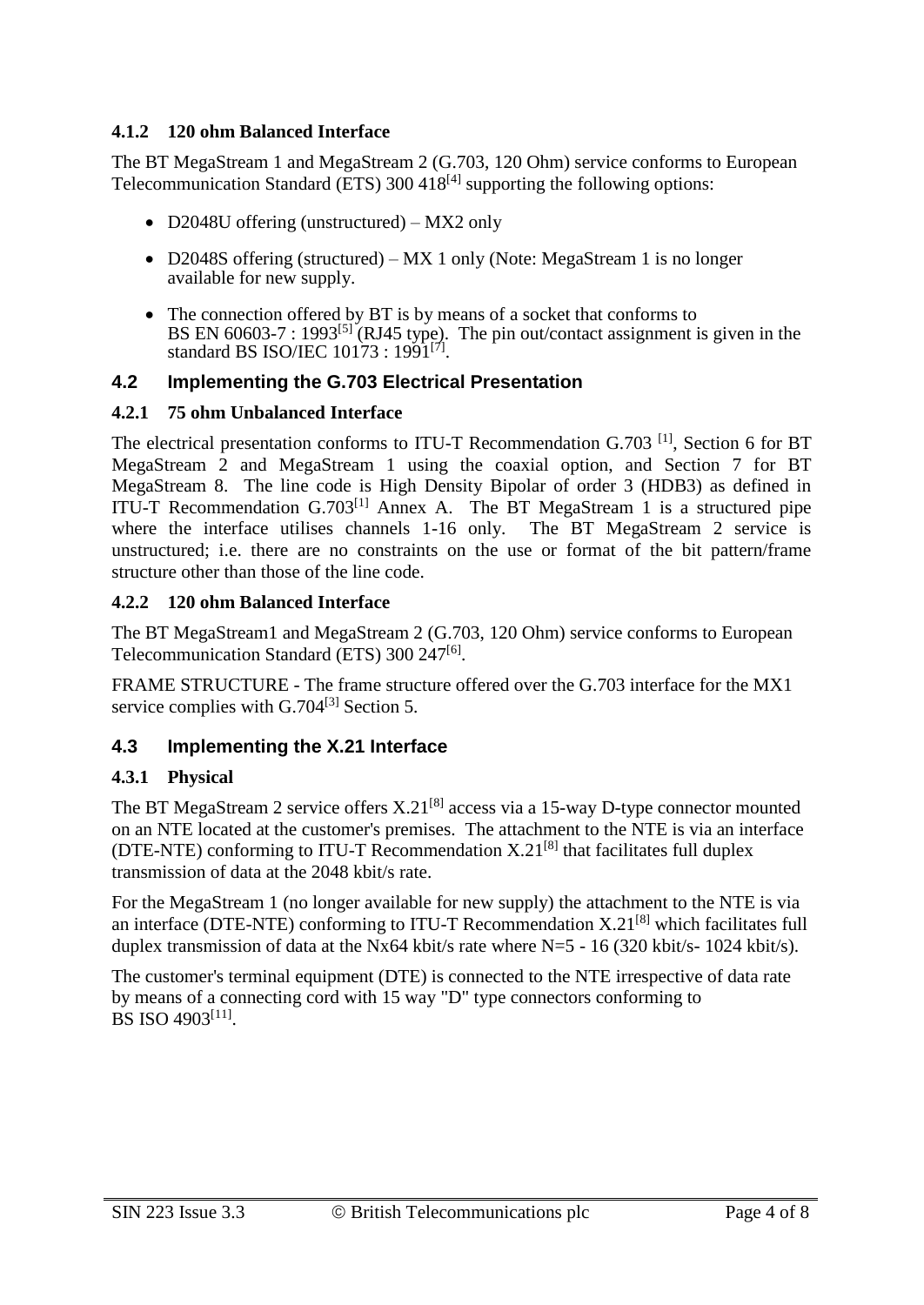### **4.3.2 Electrical (The NTE/DTE Interface)**

The interchange circuits used are shown in Table 1:

| <b>CCITT CIRCUIT</b> | <b>DIRECTION OF</b><br><b>SIGNALLING</b> | <b>CIRCUIT</b>            | <b>PIN</b>                  | PIN |
|----------------------|------------------------------------------|---------------------------|-----------------------------|-----|
| <b>DESIGNATION</b>   |                                          | <b>DESCRIPTION</b>        | A                           | B   |
| G                    |                                          | Ground (common<br>Return) | 8                           |     |
| T                    | $DTE \rightarrow DCE (NTE)$              | <b>Transmitted Data</b>   | $\mathcal{D}_{\mathcal{L}}$ | 9   |
| R                    | $DTE \ll DCE (NTE)$                      | <b>Received Data</b>      | 4                           | 11  |
| $\Gamma$             | $DTE \rightarrow DCE (NTE)$              | Control                   | 3                           | 10  |
|                      | $DTE \ll DCE (NTE)$                      | Indicate                  | 5                           | 12  |
| S                    | DTE -<- DCE (NTE)                        | Signal Element<br>Timing  | 6                           | 13  |
| в                    | $DTE \ll DCE (NTE)$                      | <b>Byte Timing</b>        |                             | 14  |

**Table 1 - Interchange Circuits**

A brief description of the function of each interchange circuit is given below. A full description of these circuits can be found in ITU-T Recommendation X.24<sup>[9]</sup>.

Circuit G: Signal ground.

Circuit T: Data signals at a rate of N x  $64 (320 – 1024k) \& 2048 \text{ kbit/s}$  are transferred from the DTE to the NTE.

- Circuit R: Data at the originating bit rate N x  $64 (320 1024k) \& 2048$  kbit/s is extracted from the incoming 2048 kbit/s signal and transferred from the NTE to the DTE.
- Circuit C: The state (ON or OFF) of interchange circuit C will not be extended through the network.
- Circuit I: The state (ON or OFF) of the interchange circuit I will either be set to permanently 'ON' or will be controlled by local conditions. This circuit "I" will not be extended end-to-end.
- Circuit S: The NTE recovers a N x  $64$  (320 1024k) & 2048 kbit/s clock which is extended to the DTE to provide signal element timing across the interface at all times.
- Circuit B: This circuit is not implemented.

The electrical characteristics (at all data rates) of the interface are compatible with ITU-T Recommendation  $X.27$  (V.ll)<sup>[10]</sup> with cable termination in the load. This condition must also apply to the DTE. The Electrical Industries Association equivalent is RS 449 (RS 422A).

## **4.4 Network Terminating Equipment (NTE) Power Requirements**

Various types of NTE maybe installed, but all require a -50 V d.c. Power feed. Power consumption varies dependent on type of NTE, between 5 Watts and 20 Watts. The -50 V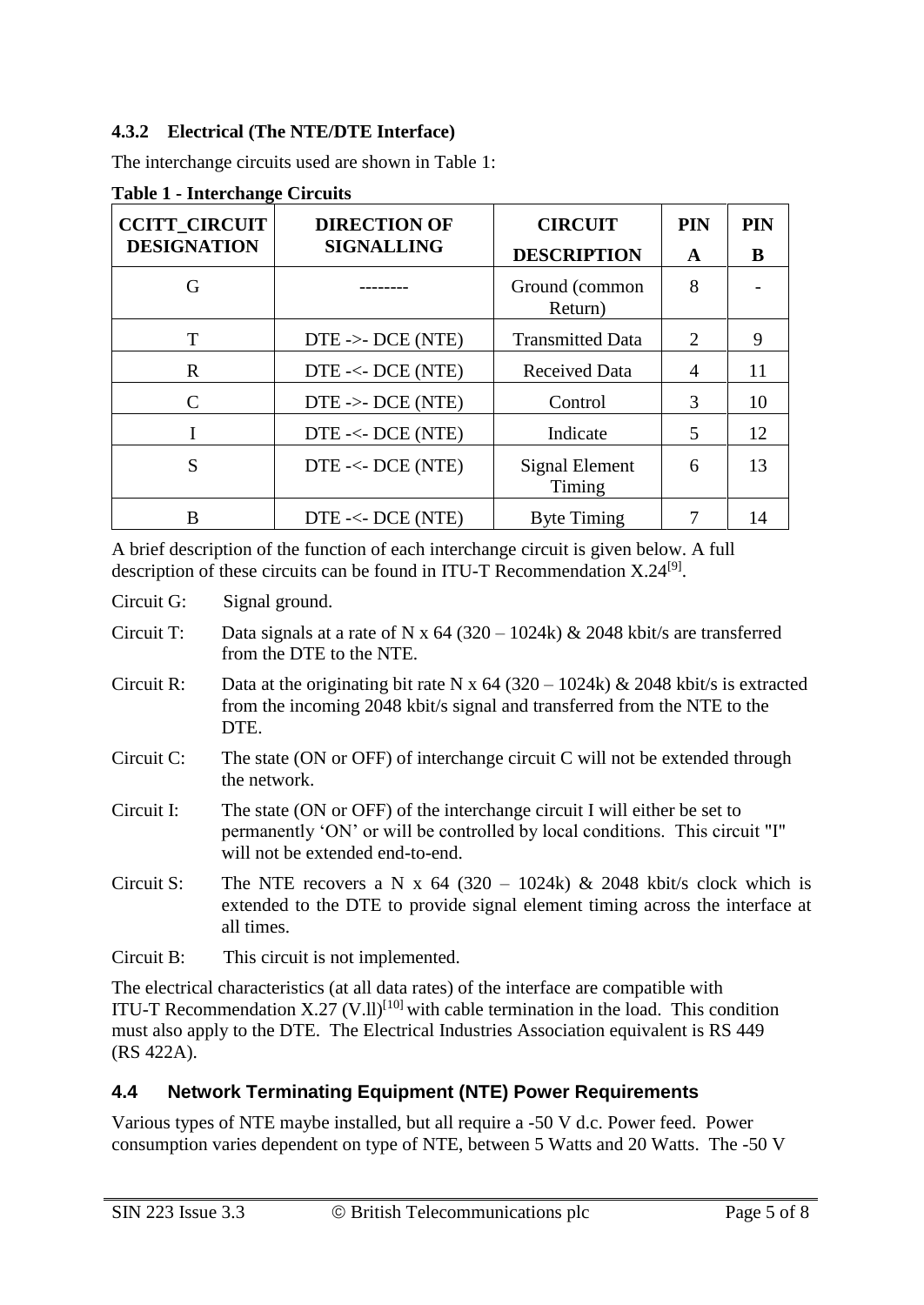d.c. supply can be provided by BT, or by the customer (see note below). A customer supplied a.c. mains power source will be required close to the installation to operate the BT -50 V d.c. power supply.

Where the NTE is powered by a customer provided -50 V d.c. supply, the NTE will be supplied with a connection lead, which will be presented as wires only. As power supplies can vary slightly in output voltage and characteristics, the NTE will function with customer provided power supplies, which conform to British Telecommunications Network Requirements (BTNR)  $2511^{[3]}$ .

*Note: Customer provided power supplies for connection to these services should conform to relevant safety standards.*

# **5. Further Information Contact Point**

For "sales and marketing" information about this service please telephone the Marketing Team on 0800 001001.

Alternatively please contact either:

- Your Company's BT account manager.
- For personal customers, BT sales on 0800 800150 for product and service information, sales and rental enquiries.
- For business customers, BT sales on 0800 800152 for product and service information, sales and rental enquiries.

If you have enquiries relating to this document then please email us at : [sinet.helpdesk@bt.com](mailto:sinet.helpdesk@bt.com)

## **6. Abbreviations**

| <b>BNC</b>  | Bayonet Neill Concelman - a bayonet-locking connector for coaxial cables           |
|-------------|------------------------------------------------------------------------------------|
| <b>BS</b>   | <b>British Standard</b>                                                            |
| <b>BTNR</b> | <b>British Telecommunications Network Requirements</b>                             |
| <b>DCE</b>  | Data Circuit Terminating Equipment                                                 |
| <b>DTE</b>  | Data Terminating Equipment                                                         |
| <b>ETS</b>  | <b>European Telecommunication Standard</b>                                         |
| HDB3        | High Density Bipolar of order 3                                                    |
| <b>ISO</b>  | <b>International Standards Organisation</b>                                        |
| ITU-T       | International Telecommunication Union - Telecommunications standardisation section |
| <b>NTE</b>  | <b>Network Terminating Equipment</b>                                               |
| <b>ONP</b>  | <b>Open Network Provision</b>                                                      |
| <b>SIN</b>  | <b>Suppliers' Information Note</b>                                                 |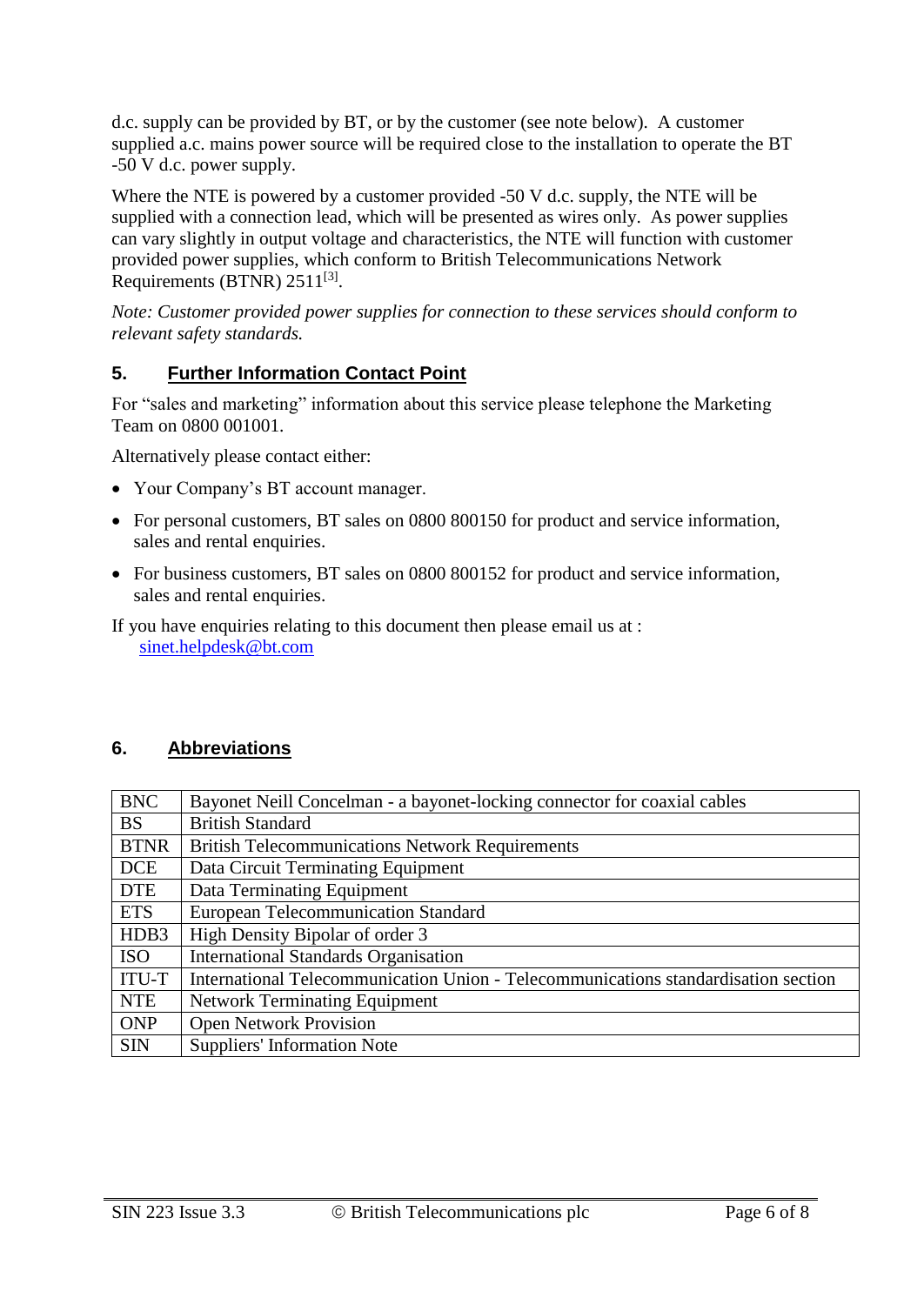## **7. References**

| $[1]$  | ITU-T Recommendation G.703 - Physical/Electrical Characteristics of Hierarchical         |
|--------|------------------------------------------------------------------------------------------|
|        | Digital Interfaces.                                                                      |
| $[2]$  | British Standard IEC 169-8 - Radio-frequency connectors - Part 8 : R.F. coaxial          |
|        | connectors with inner diameter of outer conductor 6.5 mm (0.256 in) with bayonet lock -  |
|        | Characteristic impedance 50 ohms (Type BNC)                                              |
| $[3]$  | ITU-T Recommendation G.704 - Synchronous Frame Structures used at 1544, 6312,            |
|        | 2048, 8488 and 44 736 kbit/s Hierarchical levels.                                        |
| $[4]$  | European Standard ETS 300 418 - 2048 kbit/s digital unstructured and structured leased   |
|        | lines (D2048U and D2048S); Network interface presentation.                               |
| $[5]$  | British Standard EN 60603-7 - Connectors for frequencies below 3 MHz for use with        |
|        | printed boards - Part 7. Detail specification for connectors, 8-way, including fixed and |
|        | free connectors with common mating features.                                             |
| [6]    | European Standard ETS 300 247 - Open Network Provision (ONP) technical                   |
|        | requirements; 2048 kbit/s digital unstructured leased lines (D2048U) Connection          |
|        | characteristics.                                                                         |
| $[7]$  | British Standard ISO/IEC 10173 - Integrated Services Digital Network (ISDN) Primary      |
|        | Access Connector at Reference Points S and T                                             |
| [8]    | ITU-T Recommendation X.21 - Interface between Data Terminal Equipment (DTE) and          |
|        | Data Circuit-Terminating Equipment (DCE) for Synchronous Operation on Public Data        |
|        | Networks.                                                                                |
| [9]    | ITU-T Recommendation X.24 - List of Definitions for Interchange Circuits between Data    |
|        | Terminal Equipment (DTE) and Data Circuit-Terminating Equipment (DCE) on Public          |
|        | Data Networks.                                                                           |
| $[10]$ | ITU-T Recommendation X.27 (V.11) - Electrical Characteristics for Balanced Double-       |
|        | Current Interchange Circuits for General use with Integrated Circuit Equipment in the    |
|        | Field of Data Communications.                                                            |
| $[11]$ | British Standard ISO 4903 - 15 Pole DTE/DCE Interface Connector and Contact Number       |
|        | Assignments                                                                              |
| $[12]$ | BTNR 2511 - Interface of Telecommunications equipment - nominal                          |
|        | 48 volt negative dc power supply.                                                        |

For further information or copies of referenced sources, please see document sources at <http://www.btplc.com/sinet/>